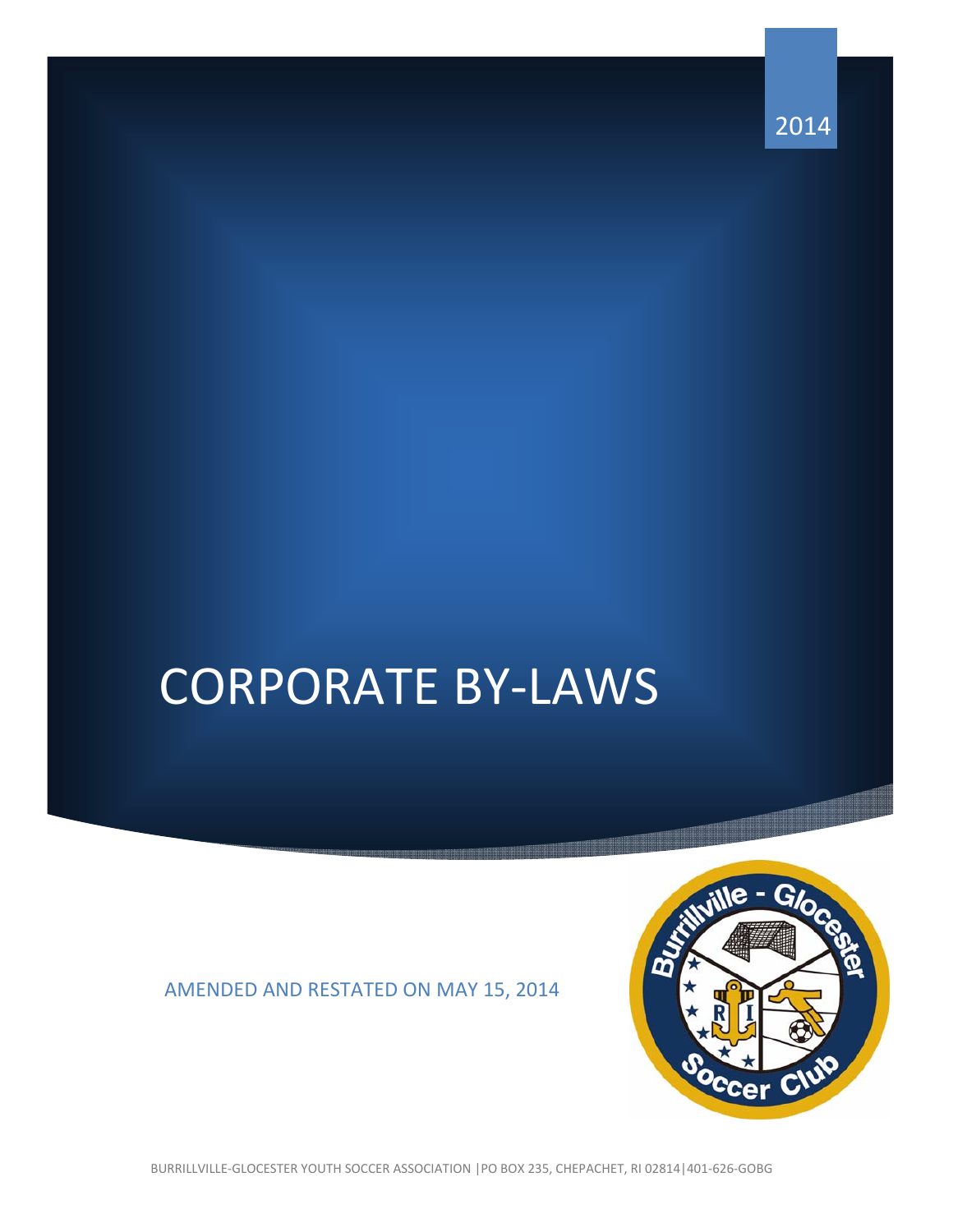# **CORPORATE BY-LAWS BURRILLVILLE-GLOCESTER YOUTH SOCCER ASSOCIATION, a Rhode Island non-profit corporation Amended and restated on May 15, 2014**

## **ARTICLE I**

### **NAME, ADDRESS, PURPOSE AND COMPLIANCE**

Section 1. The name of the corporation is Burrillville-Glocester Youth Soccer Association (hereinafter referred to as "BGYSA", "Corporation" or the "Association).

Section 2. The mailing address of the Corporation shall be P.O. Box 235, Chepachet, Rhode Island 02814.

Section 3. The purpose of the Corporation shall be to dedicate itself to the best interests of youth soccer, with particular emphasis on the organization, promotion, regulation and development of youth soccer within the Town of Burrillville and the Town of Glocester. The Corporation shall exercise complete control over youth soccer within said Town except in those matters reserved by the United States Soccer Federation ("USSF"), the United States Youth Soccer Association ("USYSA") and Soccer Rhode Island ("SRI").

Section 4. The Corporation shall not discriminate against any individual on the basis of race, color, religion, age or sex. Please see the Harassment and Non-Discrimination Policy for further details.

Section 5. USSF's, USYSA's and SRI's Articles of Incorporation, By-Laws, policies, procedures and requirements take precedence over and supersede the governing documents, including but not limited to the Articles of Incorporation and these By-Laws of BGYSA to the extent applicable under the laws of the State of Rhode Island. BGYSA shall abide by said Articles of incorporation, By-Laws, policies, procedures and requirements to the extent that the same shall conflict with the Corporation's governing documents.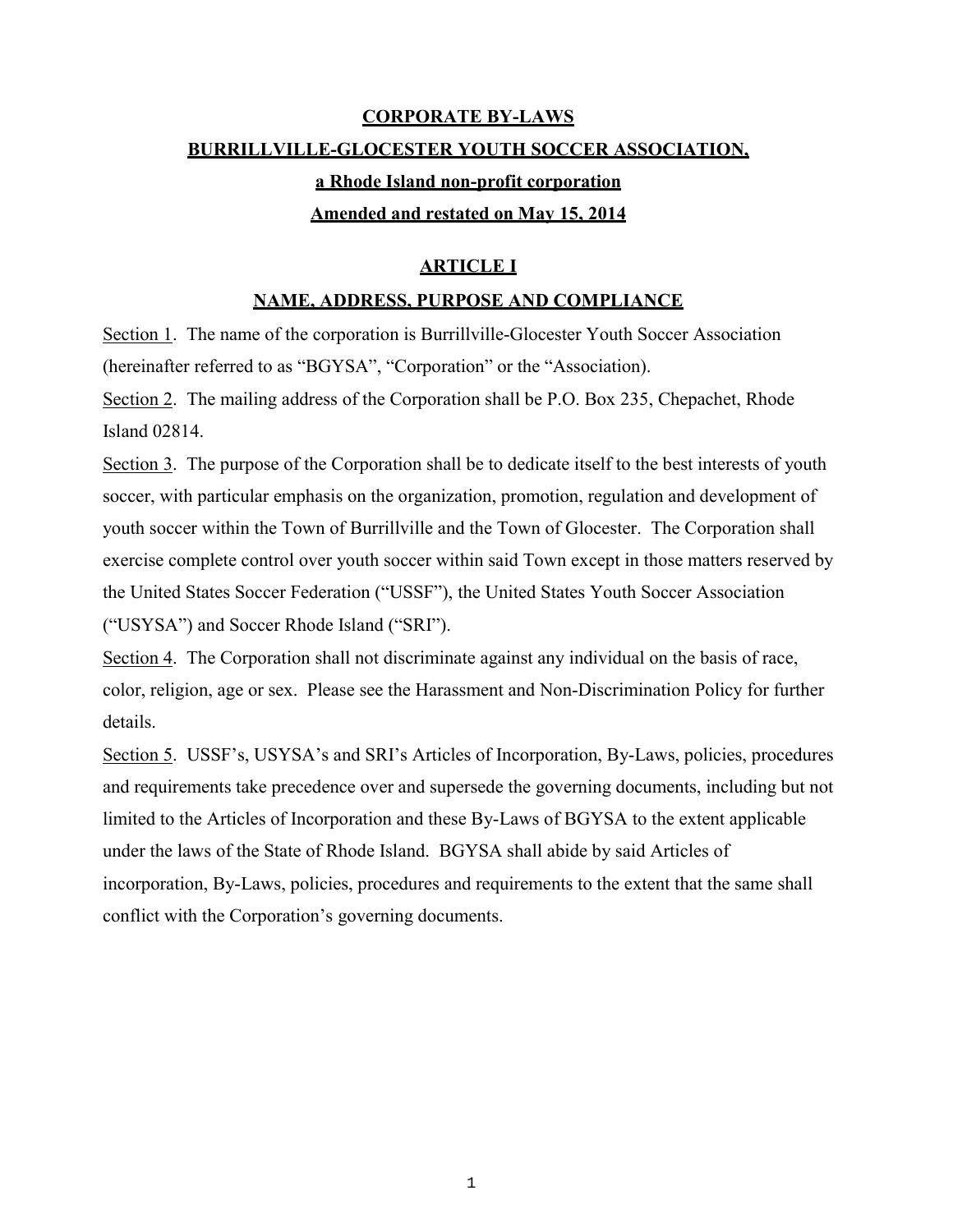## **ARTICLE II STATEMENT OF PHILOSOPHY**

BGYSA was founded on the following principles, which represent the ideals upon which it operates:

- 1. That BGYSA is open, with equal opportunity for all players including both boys and girls, beginners and advanced;
- 2. That learning and maturing, striving and skill, go hand and hand;
- 3. That BGYSA honors the idea of sports as a pleasurable activity while insuring participation for all, and that it recognizes that children having a good time is as important for them as understanding the competitive aspects of winning and losing;
- 4. That BGYSA demands good sportsmanship, and believes that displaying respect for others is the major characteristic of good sportsmanship; BGYSA expects the highest standards of personal conduct from all players, coaches, and spectators at all times; and
- 5. That BGYSA fosters and accentuates teamwork to instill a sense of "community" in its players, coaches, parents, sponsors and board members and that BGYSA works together and takes pride in the accomplishments of each member of our community.

# **ARTICLE III MEMBERSHIP**

Section 1. Voting membership in the Corporation shall be restricted to those residents of the Town of Burrillville and the Town of Glocester, Rhode Island, serving as BGYSA's Board of Directors. Section 2. Non-voting membership in the Corporation shall be restricted to the following nonvoting membership categories:

1. Playing Members (youth members):

(a) Recreation: any playing age child interested in soccer shall be deemed a Playing Member upon timely application and payment of the applicable registration fee or the receipt of financial aid. Only active Playing Members in good standing are eligible to participate in BGYSA sponsored programs and events. (b) Competitive: Any playing age youngster interested in soccer and selected by the Corporation to participate in any competitive program offered by and/or through BGYSA pursuant to procedures which shall be adopted by the Corporation from time to time.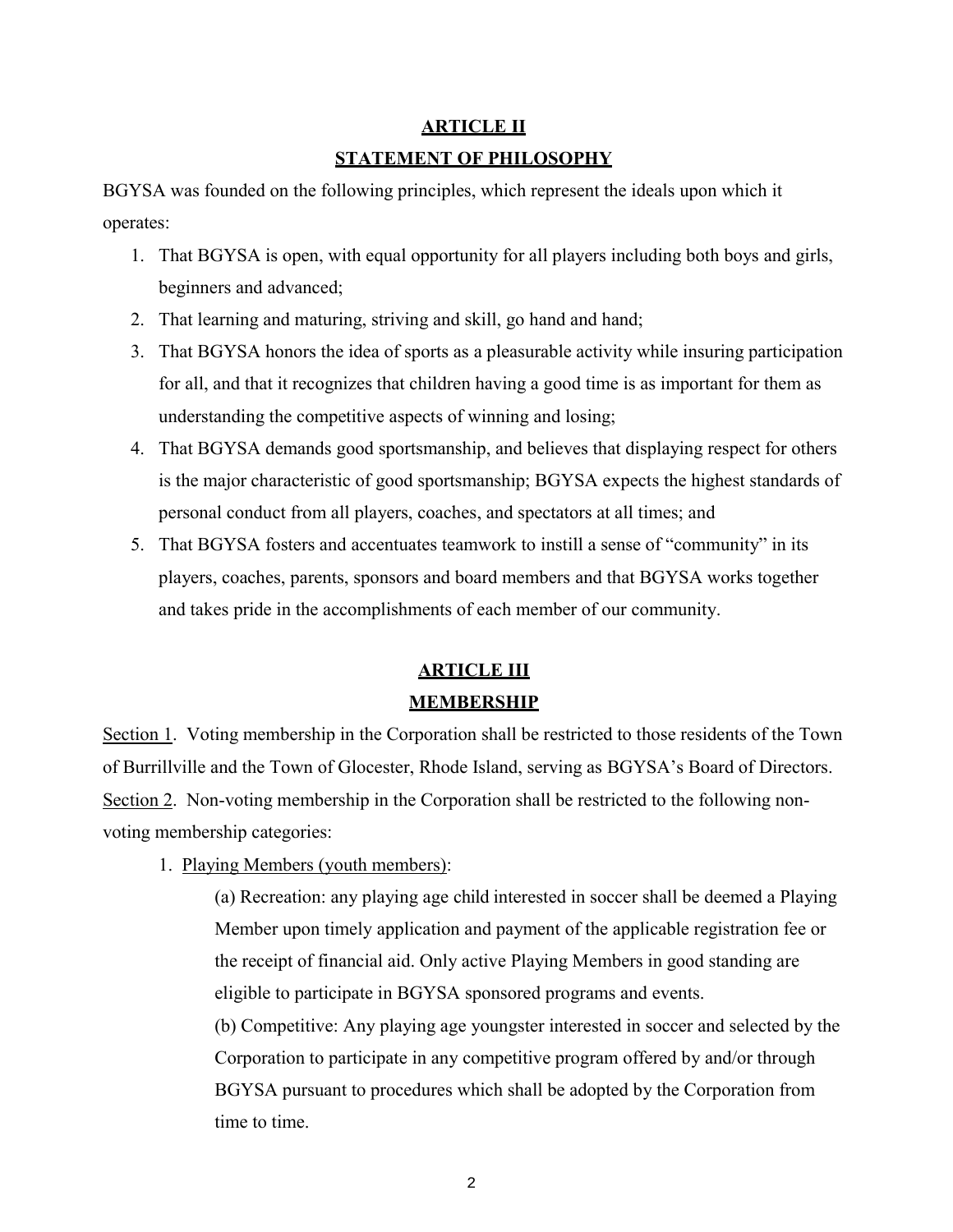(c) Referee Training Program: Any child or adult accepted into the program and properly registered in the Associations database and in the Rhode Island State Referee Committee.

2. Parent/Guardian Members: Any parent or guardian of a Playing Member may become a Parent/Guardian Member upon the payment of the registration fee or the receipt of financial aid for either a recreational or competitive Playing Member.

Section 3. Additional affiliated membership categories may be offered by BGYSA in accordance with guidelines by the governing State Association. All BGYSA affiliated membership categories and programs shall be subject to approval of the BGYSA Board and ratified by a majority of the voting membership prior to implementation.

Section 4. All individuals seeking Youth Membership in a BGYSA program must initially submit the required registration form, provide a certificate of birth documenting legal age, provide all requested medical information and complete the corresponding medical and legal liability waivers, and pay all related membership and registration fees set forth by BGYSA. All membership and/or registration documents for youth participants under the legal age of 18 must be completed and signed by the participant's parent or other legal guardian prior to acceptance by BGYSA. The term for Youth Membership shall be one seasonal year, which is defined as being the period from August  $1<sup>st</sup>$  to July  $31<sup>st</sup>$  of each calendar year.

Section 5. BGYSA shall adopt policies prohibiting sexual and physical abuse that meet certain minimum criteria established by the governing State Association, BGYSA and/or USSF (subject to any contrary requirements contained in state or local law applicable to the State Association.)

#### **ARTICLE IV**

#### **ANNUAL, SPECIAL AND GENERAL MEETINGS OF THE CORPORATION**

Section 1. There shall be an Annual Meeting of the Corporation on or before the last day in May of each year, on such day as may be decided by a majority vote of the Board. Notice of the Annual Meeting of the Corporation shall be published via the BGYSA.org website no later than one (2) weeks prior to such Annual Meeting. The business of the Annual Meeting shall be to receive reports from the Board of Directors and the various committees, to elect such members of the Board of Directors and/or officers as may be required, and for such other business as may properly come before it.

Section 2. Special meetings of the Corporation for any purpose or purposes may be called by the written notice of the President or by any two (2) members of the Board of Directors. Notice of any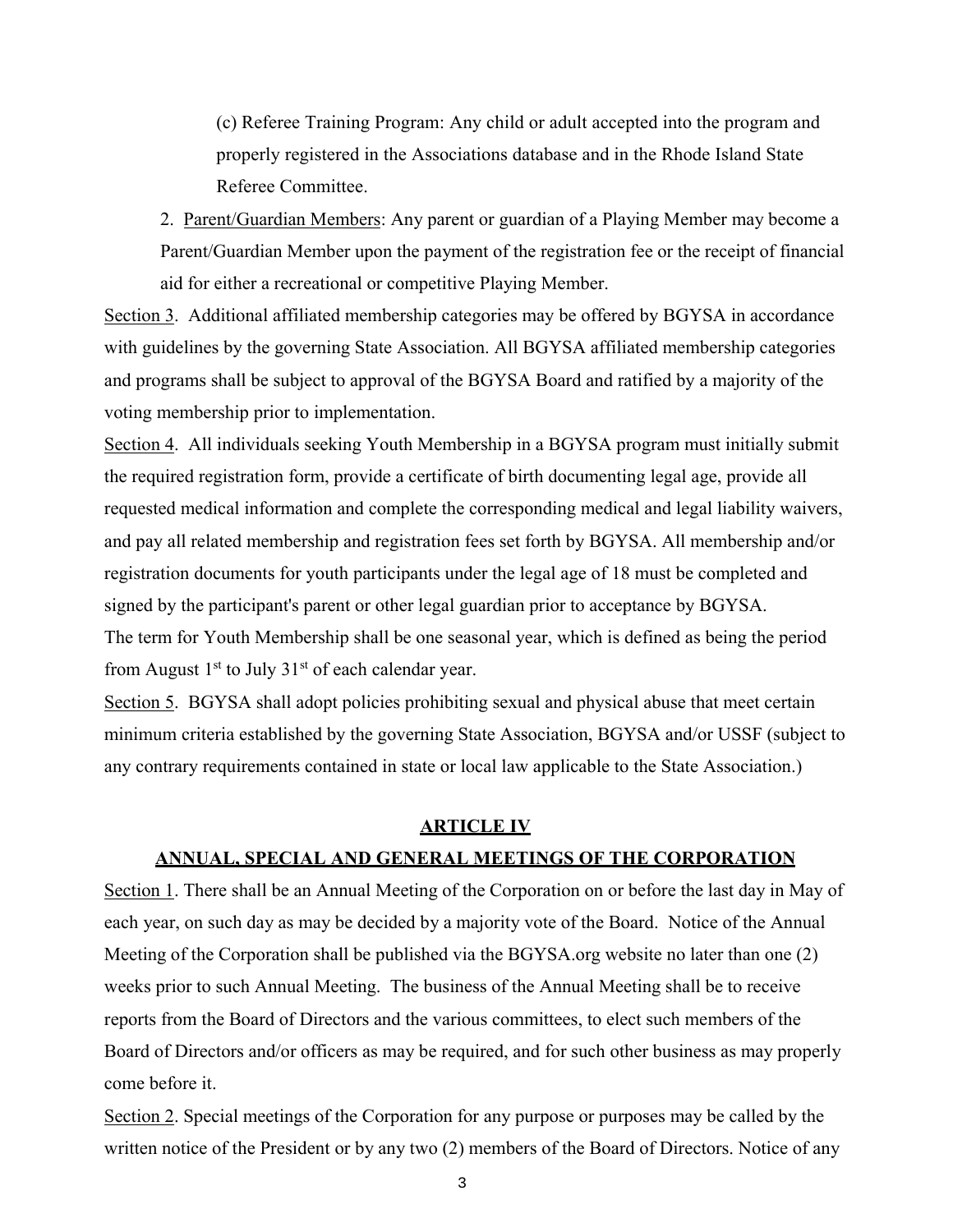special meeting shall be given at least two days previously thereto by written notice delivered personally, or by e-mail, or mailed to each director at his home address. If mailed, such notice shall be deemed to be delivered when deposited in the United States mail so addressed, with postage thereon prepaid. If notice be given by e-mail, such notice shall be deemed to be delivered when the e-mail is sent by the sender thereof. The attendance of a director at a meeting shall constitute a waiver of notice of such meeting, except where a director attends a meeting for the express purpose of objecting to the transaction of any business because the meeting is not lawfully called or convened. The purpose of the Special Meeting shall be stated in all notices of the meeting and no other business shall be transacted at said meeting.

Section 3. At all regular or special meetings of the Corporation, five (5) Voting Members of the Corporation shall constitute a quorum, and such a quorum may transact such business of the Corporation as may properly come before it. A lesser number than a quorum shall adjourn such meeting to a time and place certain, but not less than two (2) weeks later than the meeting being adjourned.

Section 4. At all meetings of the Corporation each Voting Member of the Corporation shall be entitled to one (1) vote. No vote shall be cast by proxy or absentee ballot.

Section 5. The President shall preside at all Annual and Special Meetings of the Corporation and shall have the right to vote at all such meetings. In the absence of the President, the Vice President, the Treasurer, the Secretary, in such order, shall so preside.

Section 6. All meetings shall be conducted in accordance with Robert's Rules of Order.

## **ARTICLE V BOARD OF DIRECTORS**

Section 1. The business and affairs of the Corporation shall be managed by its Board of Directors and governed by its Constitution, By-Laws, Policies, and Procedures. The Directors shall in all cases act as a board, and they may adopt such rules and regulations for the conduct of their meetings and the management of the Corporation, as they may deem proper, not inconsistent with these bylaws and the laws of this State.

Section 2. The Board of Directors of the Corporation shall consist of not less than nine (9) nor more than thirteen (13) persons. Each Corporate Officer of BGYSA shall serve as a member of the Board of Directors, *ex officio*; provided that each such officer shall be entitled to vote on all matters before the Board of Directors and shall be referred to as the Executive Board. Each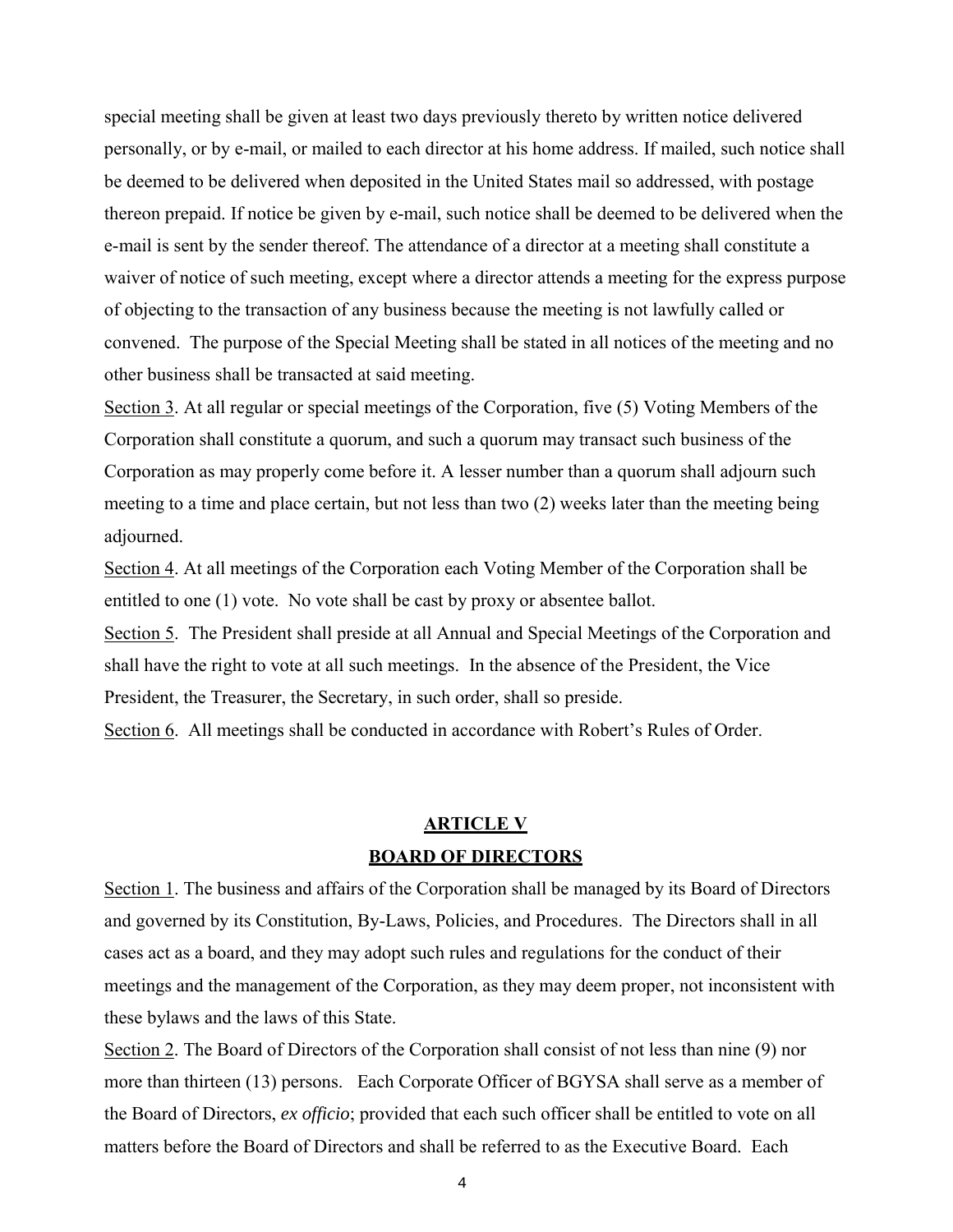director shall hold office until the next annual meeting of the Corporation and until his successor shall have been elected and qualified.

Section 3. Notice of any special meeting shall be given at least two days previously thereto by written notice delivered personally, or by e-mail, or mailed to each director at his home address. If mailed, such notice shall be deemed to be delivered when deposited in the United States mail so addressed, with postage thereon prepaid. If notice be given by e-mail, such notice shall be deemed to be delivered when the e-mail is sent by the sender thereof. The attendance of a director at a meeting shall constitute a waiver of notice of such meeting, except where a director attends a meeting for the express purpose of objecting to the transaction of any business because the meeting is not lawfully called or convened.

Section 4. The act of the majority of the Directors present at a meeting at which a quorum is present shall be the act of the Directors; provided, however, that the consent of greater than seventy-five percent (75%) the Directors present and voting at a meeting shall be required to remove a Director pursuant to Section 7 hereof.

Section 5. Newly created Directorships resulting from an increase in the number of Directors and vacancies occurring in the board for any reason may be filled by a vote of a majority of the Directors then in office, although less than a quorum exists. A Director elected to fill a vacancy caused by resignation, death or removal shall be elected to hold office for the unexpired term of his predecessor.

Section 6. Any or all of the Directors may be removed for or without cause by vote of the Directors pursuant to Section 5 hereof.

Section 7. A Director may resign at any time by giving written notice to the board, the President or the secretary of the corporation. Unless otherwise specified in the notice, the resignation shall take effect upon receipt thereof by the board or such officer, and the acceptance of the resignation shall not be necessary to make it effective.

Section 8. No compensation shall be paid to Directors, as such, for their services as a Director. Section 9. A Director of the Corporation who is present at a meeting of the Directors at which action on any corporate matter is taken shall be presumed to have assented to the action taken unless his dissent shall be entered in the minutes of the meeting or unless he shall file his written dissent to such action with the person acting as the secretary of the meeting before the adjournment thereof or shall forward such dissent by registered mail to the secretary of the corporation immediately after the adjournment of the meeting. Such right to dissent shall not apply to a director who voted in favor of such action.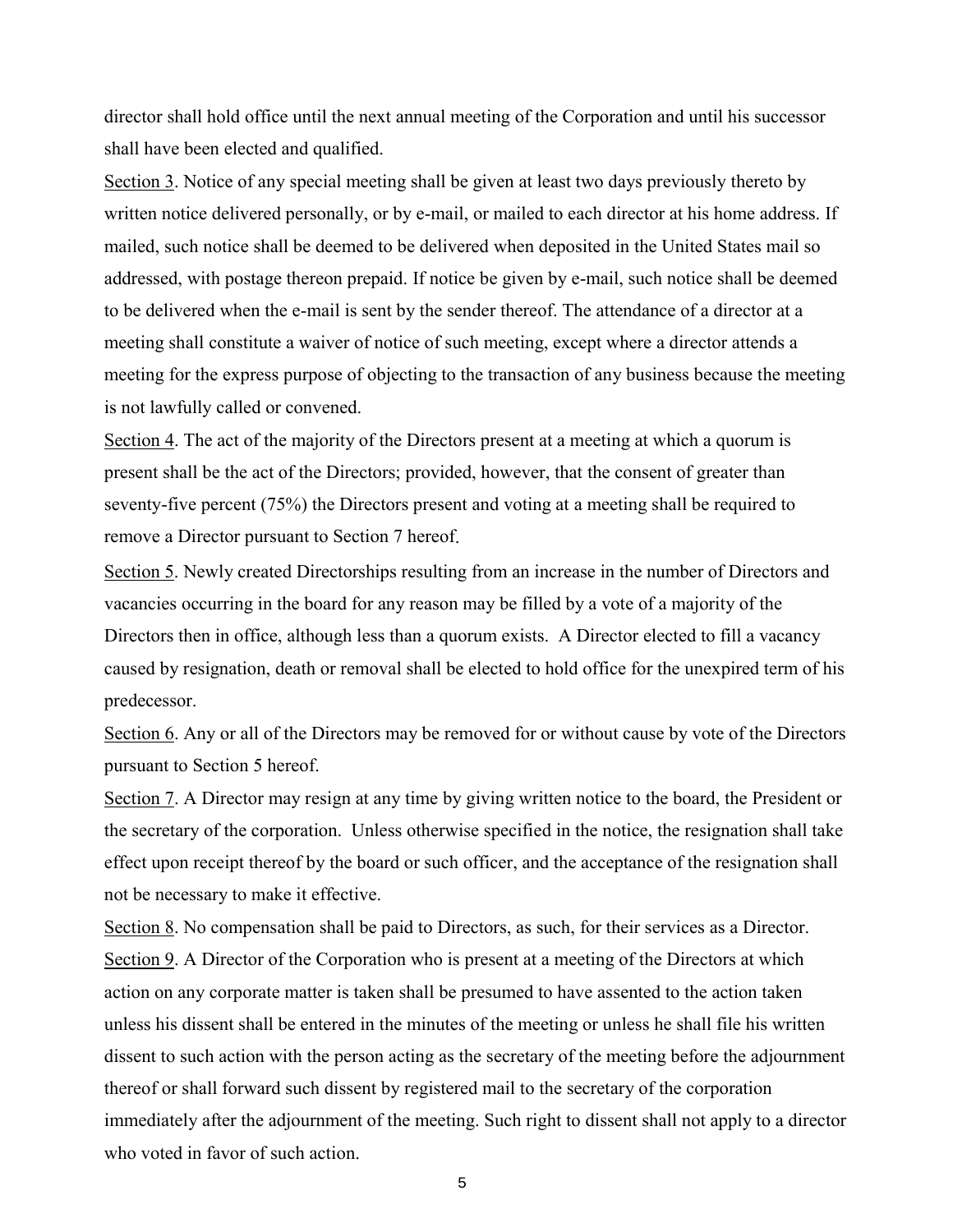Section 10. The President with the majority approval of the Executive Board shall appoint as deemed necessary the five (5) to nine (9) additional Board positions. The required remaining five Board positions shall include: Club Registrar, Competitive Director, Recreation Director, Referee Director, and Coaching Director. The Executive Board can authorize at any Board Meeting another four (4) Board positions (example: Grants & Fundraising Director, Facilities Director, Concessions Director, and Honorary Member) not to exceed a total Board size of thirteen (13). Section 11. Any Board member missing three (3) consecutive General Meetings or six (6) in a fiscal year shall be removed from the Board. There will be no reinstatement during that fiscal year.

Section 12. The Board of Directors shall have the power to ratify, review, alter, or reject any proposal made by any member of the Association. The Board of Directors will settle disputes between two (2) or more members of the Associations after reviewing the report and recommendations of the Grievance & Disciplinary Committee. The Board will authorize any and all disciplinary measures after reviewing the report and recommendations of the Grievance  $\&$ Disciplinary Committee. Their decisions shall be considered final.

# **ARTICLE VI THE OFFICERS & DIRECTORS**

Section 1. The Officers shall consist of a President, a Vice President, a Secretary and a Treasurer, and such other officers and assistant officers and agents as may be deemed necessary and elected or appointed by the Directors. The four officer's positions are referred to as the Executive Board. Section 2. The Officers shall be elected by the Directors at the Annual Meeting or as soon thereafter as conveniently possible. Each officer shall serve at the pleasure of the Directors. Election or appointment of an officer or agent shall not of itself create contract rights. Section 3. Any officer may be removed at any time by the consent of greater than sixty-six percent (66%) of the Directors present and voting at a meeting shall be required to remove an Officer. Section 4. Any officer or agent may resign at any time by giving written notice to the President or secretary. The resignation shall take effect at the time specified in the notice, and, unless otherwise specified in it, the acceptance of the resignation shall not be necessary to make it effective. Section 5. Any vacancy in any office because of death, resignation, removal or any other cause shall be filled in the manner prescribed in these bylaws for election or appointment to the office. Section 6 - President. The President shall have active executive management of the operations of the Corporation, subject, however, to the control of the Directors. He shall preside at all meetings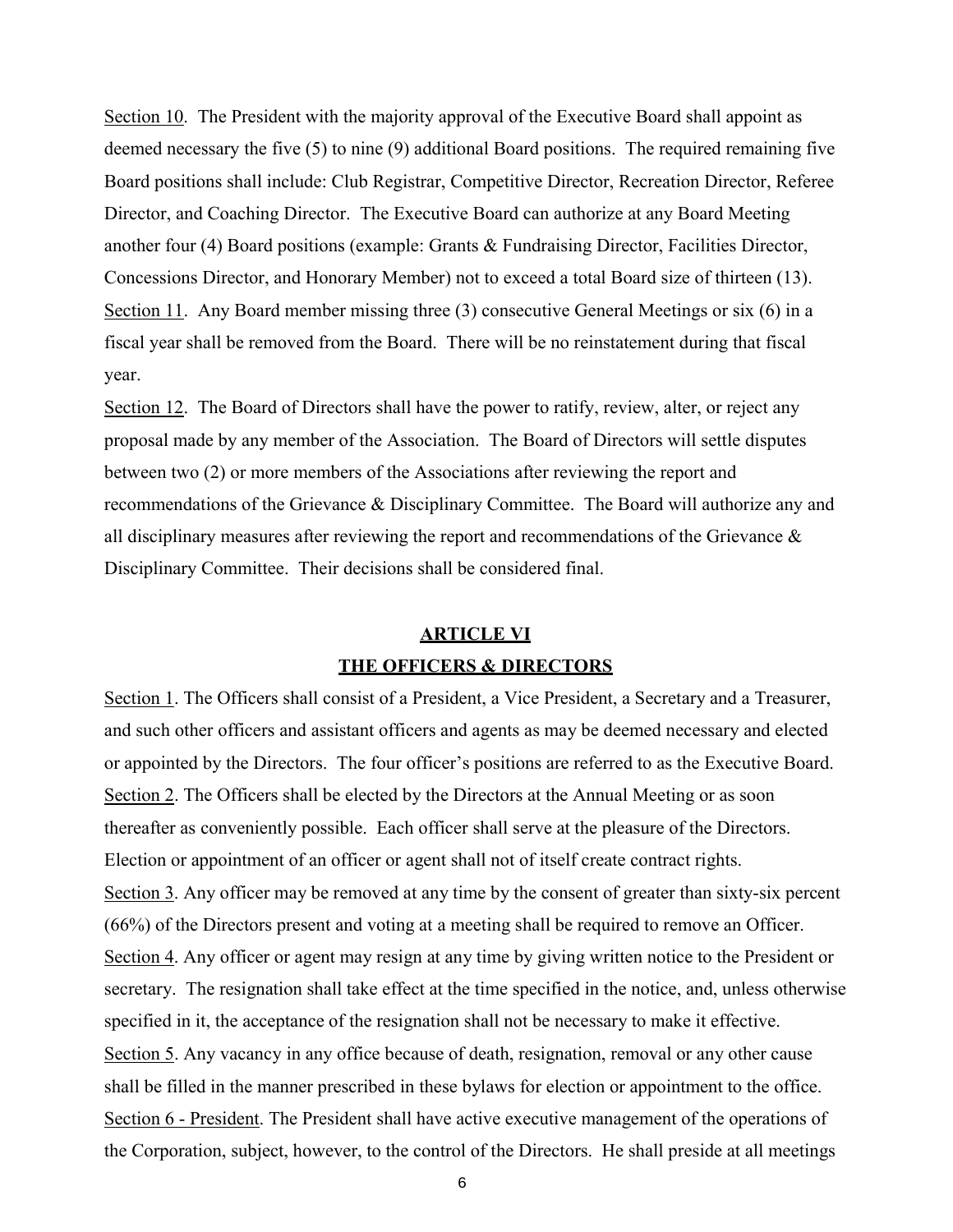of Voting Members and the Board of Directors, discharge all the duties that devolve upon a presiding officer, and perform such other duties as the bylaws provide or the Directors may prescribe. The President shall be the chairperson of the Advisory Committee, a member of the Competitive Committee, preside over all final disciplinary hearings, and serve as a Soccer Rhode Island Representative (Delegate).

 The President shall, from time to time, report to the membership concerning the activities of the association and shall call regular and special meetings of the association and the Board of Directors in accordance with these By-Laws. The President shall appoint the chairpersons of all regular and special committees and shall sign and make all contracts and agreements in the name of the association subject to Board approval. The President shall see that the books, reports, statements and certificates required by the statutes are properly kept, audited and filed according to the law. The President may sign all checks in the name of BGYSA. The President shall have the general direction and management of the affairs of the association and shall enforce these By-Laws and perform all the duties incident to the position and office which are required by law. Section 7 - Vice President. The Vice President shall perform all duties incumbent upon the President during the absence or disability of the President, or at the direction of the President, and shall perform such other duties as the bylaws may provide or the Directors may prescribe. The Vice President will ensure all health, fire, and safety licenses and permits are in order on a timely basis.

 The Vice President shall be the chairperson of the Grievance & Disciplinary Committee, a member of the Competitive Committee, a member of the Recreational Committee, and serve as a Soccer Rhode Island Representative (Delegate).

Section 8 - Secretary. The Secretary shall attend all meetings of the Directors and shall keep, or cause to be kept in a book provided for the purpose, a true and complete record of the proceedings of these meetings. He shall be custodian of the records. He shall attend to the giving of all notices and shall perform such other duties as the bylaws may provide or the Directors may prescribe.

 The Secretary shall be the chairperson of the Scholarship Committee. Section 9 - Treasurer. The Treasurer shall keep correct and complete records of account, showing accurately at all times the financial condition of the corporation. He shall be the legal custodian of all moneys, notes, securities, and other valuables that may from time to time come into the possession of the corporation. He shall immediately deposit all funds of the corporation coming into his hands in some reliable bank or other depository to be designated by the Directors, and shall keep this bank account in the name of the corporation. He shall furnish, whenever requested, a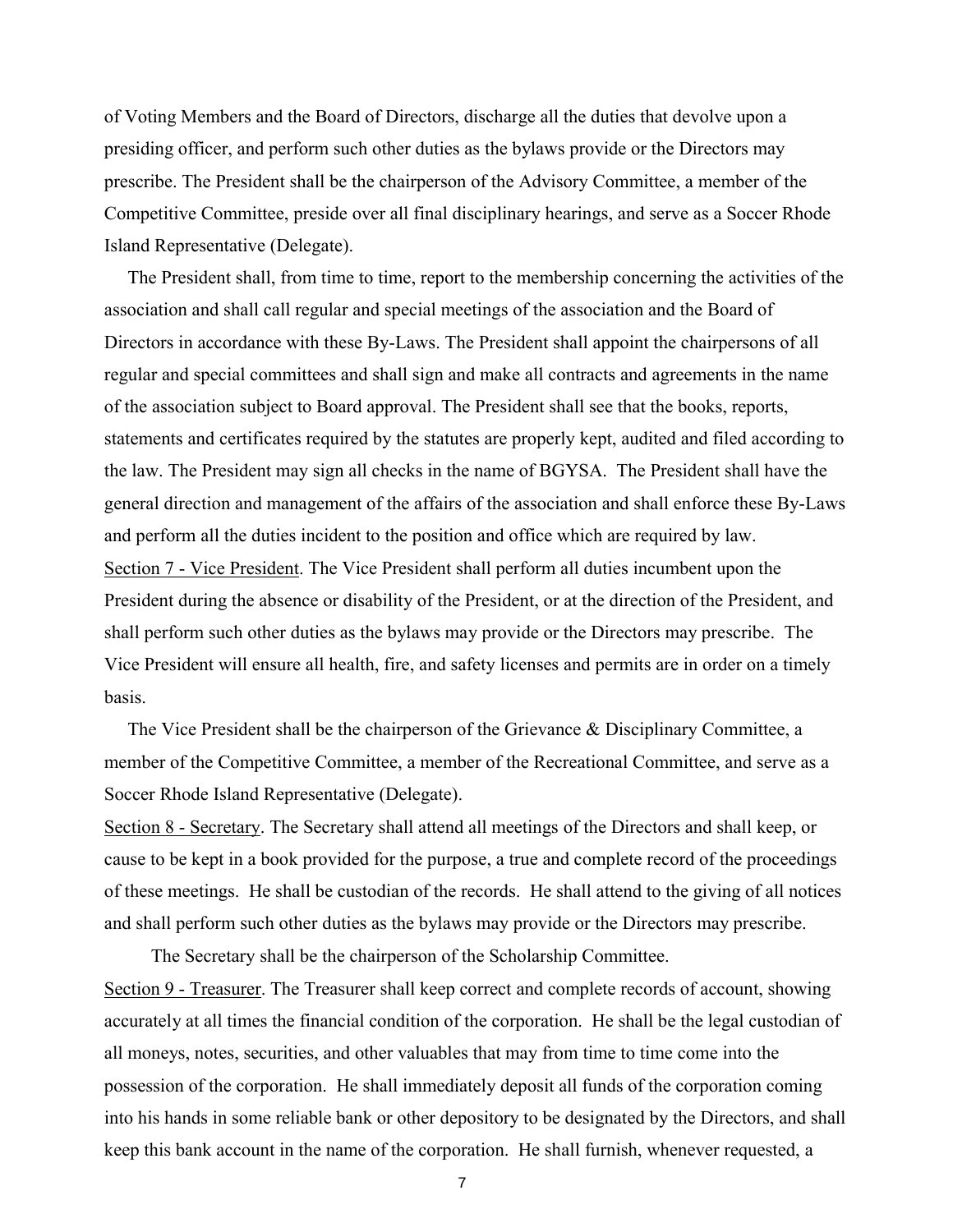statement of the financial condition of the corporation, and shall perform such other duties as these bylaws may provide. The Treasurer shall coordinate the preparation of the annual financial statement, budget, corporate filings and tax returns.

The Treasurer shall be a member of the Scholarship Committee.

Section 10. In case of the absence of any officer of the corporation or for any other reason that the Directors may deem sufficient, the Directors may transfer the powers or duties of that officer to any other officer of the corporation, provided greater than sixty-six percent (66%) of the Directors present and voting concur.

Section 11 - Club Registrar. The role of Registrar is to collect the documentation for all children signing up to play and adults to coach. According to BGYSA and Soccer Rhode Island rules, all players and volunteers (coaches, assistant coaches, etc) must be registered in the Soccer Rhode Island database. The Registrar will communicate the registration dates, payments due dates, reminders and other general registration information. Downloads of registered players will be required on a regular basis so as to begin team selection and player reminders.

In addition to the "Mass Emails" notifying previous players of the registration dates, flyers must be distributed to all schools with the on-line and in-person dates.

Section 12 – Recreation Director. The Recreation Director shall be responsible for and coordinate all operational aspects of the recreational activities of BGYSA other than those assigned to the Executive Board. These responsibilities shall include, but may not be limited to, coordinating and monitoring, coaching assignments for each age group and division, overseeing the team selection process, scheduling game times and fields, establishing and posting Team/Division standings. He shall preside over all Recreation Committee meetings and shall be responsible for making monthly written reports on the operation of the recreational division to the BGYSA Board of Directors. He shall prepare and submit a written report to the BGYSA Board of Directors at the end of the recreational season. He shall also be responsible for the annual fall league in-house tournament, as well as the annual Awards Day and Banquet activities to be held after the conclusion of the recreation soccer season.

Section 13 – Competitive Director. The Competitive Director shall be responsible for and coordinate all operational aspects of the BGYSA Competitive Soccer Season, and to serve as the chairperson for the Competitive Committee. The Director shall be responsible for making monthly written reports on the operation of the competitive division to the BGYSA Board of Directors. He shall prepare and submit a written report to the BGYSA Board of Directors at the end of the winter and spring competitive seasons.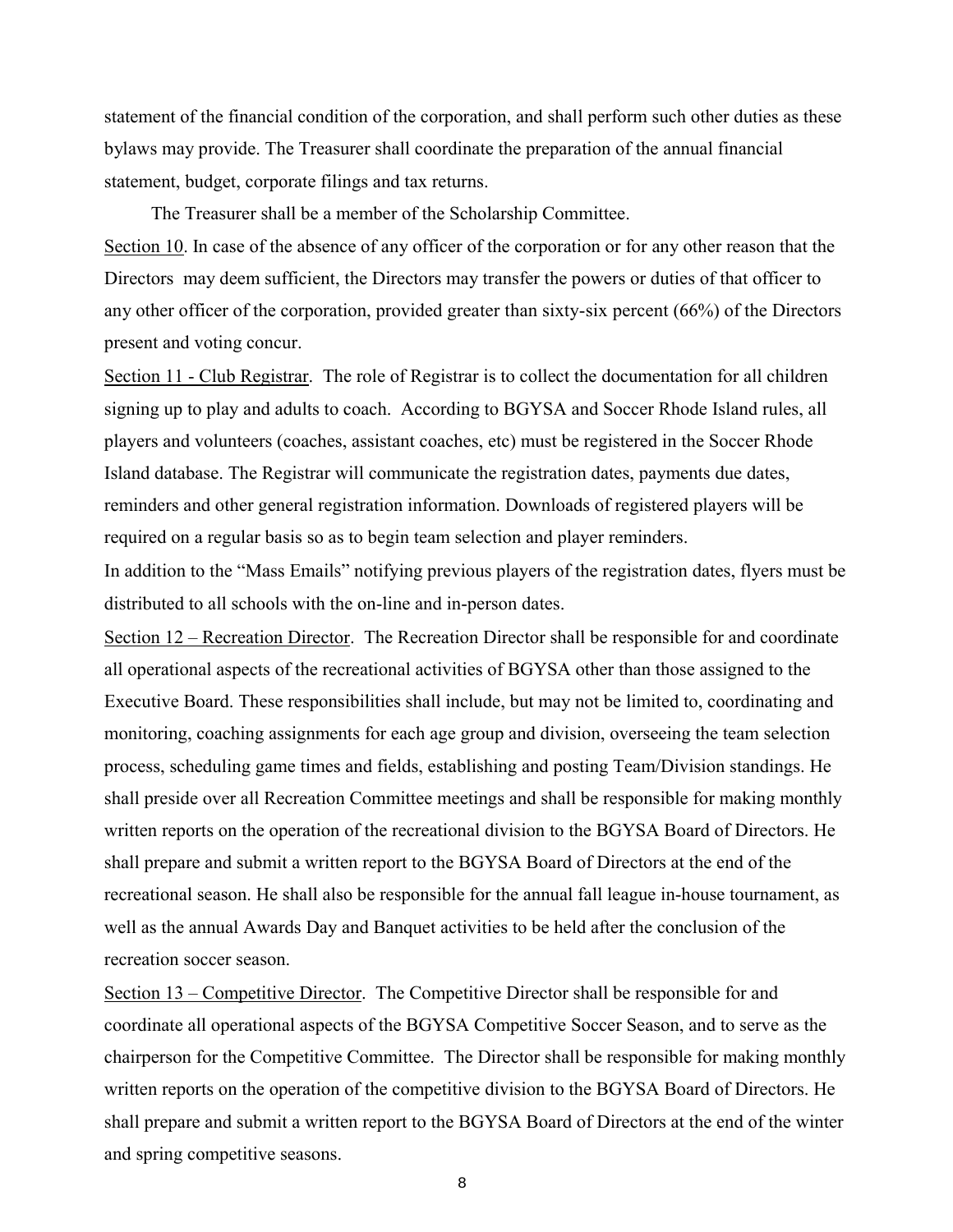Section 14 – Referee Director. The Referee Director shall be responsible for the selection, training, and assignment of referees for the Fall Recreational Season and, in accordance with procedures and in conjunction with the SRI Referee Coordinator and the Rhode Island SuperLiga, shall perform the same functions when applicable for each competitive season.

Section 15 – Coaching Director. The Coaching Director shall be responsible for the training and licensing program of all coaches for the recreational program and, in accordance with SRI policies perform the same functions when applicable and requested for each competitive season. He, in conjunction with the President, Vice President, Competitive Director, and Recreational Director, shall assist in the selection of head coaches. He shall also insure that all coaches and assistant coaches are properly registered with BGYSA and properly licensed for the age division they coach. He shall monitor the effectiveness and conduct of the coaches and assistant coaches, and report to the Board of Directors accordingly.

Section 16 – Terms of Office. All Directors terms of office shall be two (2) years with no term limits. The even year elections will be held for President, Secretary, Club Registrar, Competitive Director and Coaching Director. The odd year elections will be held for Vice President, Treasurer, Recreational Director and Referee Director. Any additional positions added to the Board of Directors will be placed starting in the odd year cycle and continuing with opposing years.

#### **ARTICLE VII**

#### **SPECIAL CORPORATE ACTS**

Section 1. All checks, drafts, notes, bonds, bills of exchange, and orders for the payment of money of the corporation; all deeds, mortgages, and other written contracts and agreements to which the corporation shall be a party; and all assignments or endorsements or stock certificates, registered bonds, or other securities owned by the corporation, shall, unless otherwise directed by a majority of Directors, or unless otherwise required by law, be signed by the President and/or the Treasurer. A majority of Directors may, however, designate officers of the corporation other than those named above, who may, in the name of the corporation, sign such instruments; and may authorize the use of facsimile signatures of any of such persons.

## **ARTICLE VIII COMMITTEES AND STAFF POSITIONS**

Section 1. The committees and staff positions of the Corporation shall assist the Directors in managing the affairs of the Corporation, and shall be as follows: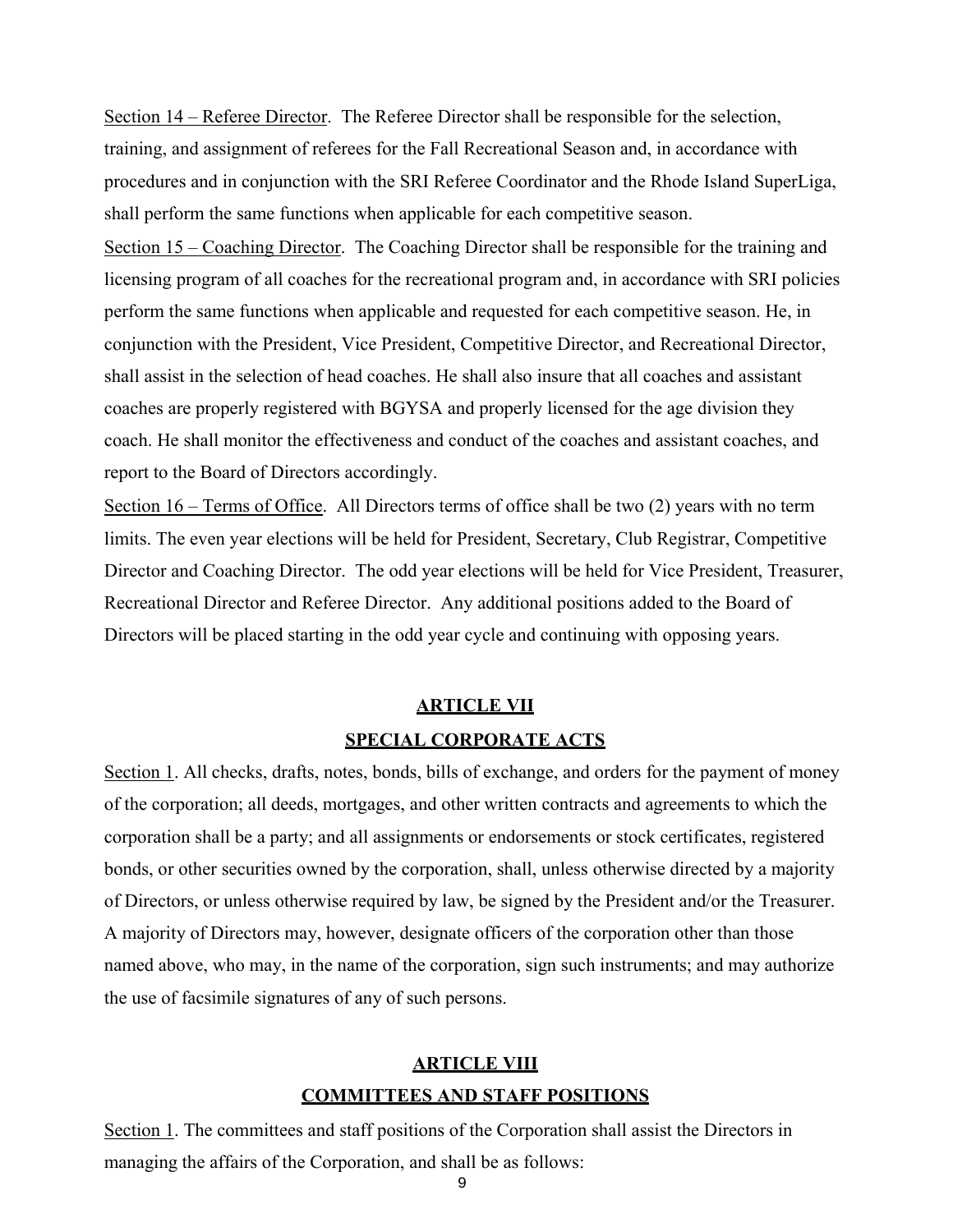#### Committees:

- (a) Advisory Committee shall act as a sounding board for the President and Vice President. A committee that should reflect in membership the past, present and future of BGYSA. The President of the Corporation shall act as the chairperson and the Vice President as the vice chairperson.
- (b) Grievance & Disciplinary Committee shall hear all grievances and questions of an ethical or disciplinary nature. This committees will meet upon a grievance being submitted if such grievance meets the definition required as outlined in the Grievance & Disciplinary Policy. The Vice President of the Corporation shall act as chairperson.
- (c) Scholarship & Financial Aid Committee shall establish the rules and criteria for the administration of the BGYSA Senior Scholarship and shall make modifications as needed. The committee shall also review all applications for financial aid. The Secretary of the Corporation shall act as chairperson and the Treasurer of the Corporation as vice chairperson.
- (d) Competitive Soccer Committee Shall be responsible for the setting of rules, organization and operation of competitive league play. The Competitive Director shall act a chairperson and the Assistant to the Competitive Director as vice chairperson.
- (e) Recreational Soccer Committee Shall be responsible for the organization and operation of recreational league play. The Recreation Director shall act a chairperson and the Assistant to the Recreational Director shall act as vice chairperson.

Staff Positions:

- (a) Assistant to the Competitive Director;
- (b) Assistant to the Recreational Director;
- (c) Assistant to the Coaching Director;
- (d) Assistant to the Club Registrar;
- (e) Assistant to the Referee Director;
- (f) Health & Safety Manager;
- (g) TOP Soccer Manager;
- (h) Facilities Manager;
- (i) Fundraising Manager;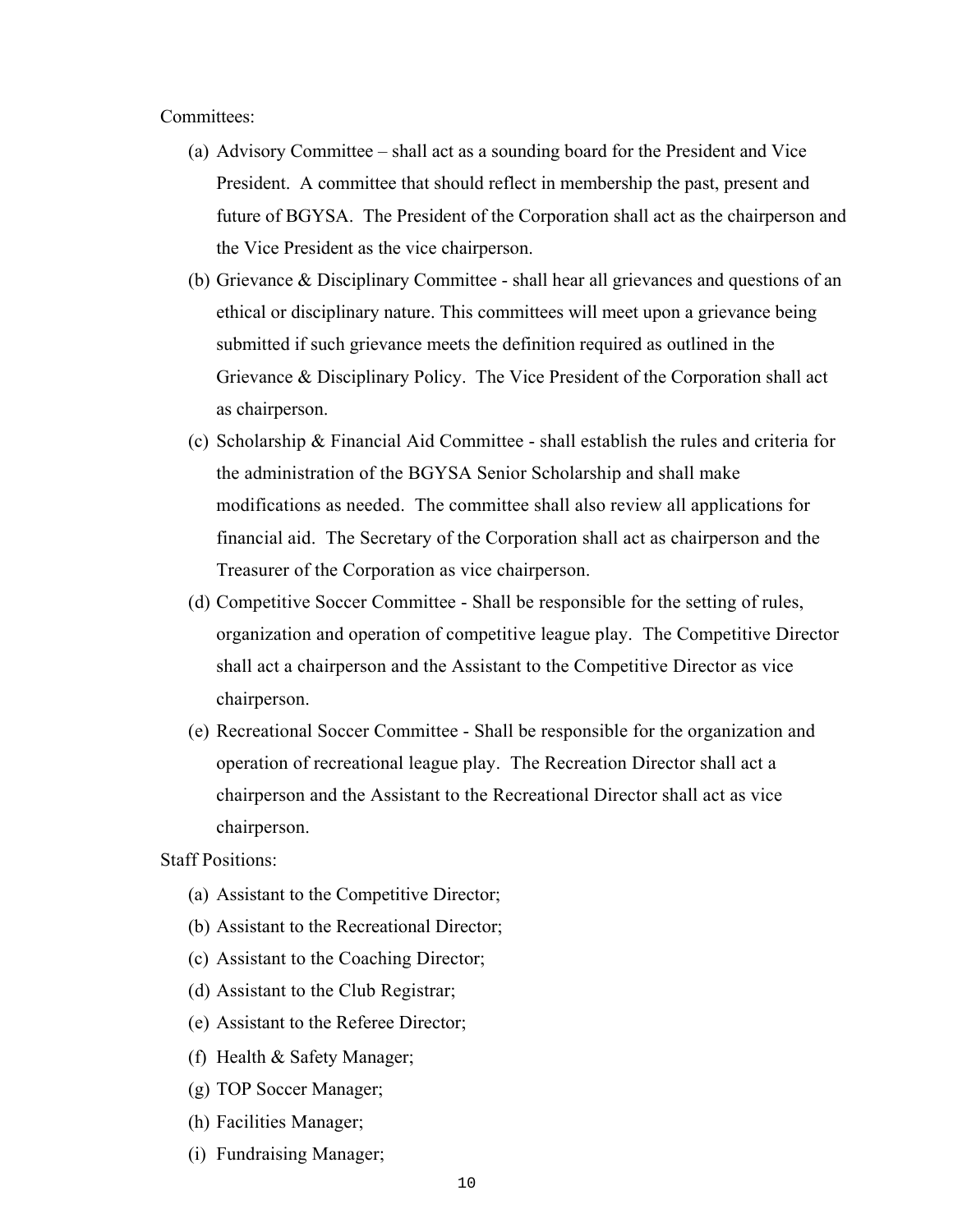#### (j) Concession Stand Manager

All of the members of these committees and staff positions shall be members of the Association and shall be appointed annually by the Directors (except where these By-Laws shall specifically designate members). Each committee shall elect its chairman, except where specific provisions to the contrary are set forth in these By-Laws, and shall govern itself subject to the direction and under the supervision of the Directors.

Section 2. There shall be such *ad hoc* committees of the Corporation as the Directors shall organize and supervise. Said *ad hoc* committees shall perform such duties as may be set forth by the Directors.

## **ARTICLE IX BUSINESS METHODS**

Section 1 – Persons authorized to sign legal documents. The President and the Secretary of the Corporation shall sign all mortgages, leases, deeds and other conveyances of real property of the Corporation.

Section 2 – Persons authorized to sign notices, checks and drafts. Any bank is authorized to honor and accept all checks, drafts, money orders, and notes drawn against the Corporation's bank accounts when the same are signed by the President or Treasurer.

Section 3. The Corporation shall maintain or cause to be maintained accurate books of account accordance with generally accepted accounting principles applied on a basis consistent with that of preceding periods. It shall file or record, or cause to be filed or recorded, such financial reports or returns as may be periodically required by the United States, the State of Rhode Island, the Town of Burrillville and the Town of Glocester.

Section 4. All accounts of the Corporation shall be reviewed annually by a certified public accountant or by such other person or persons as may be acceptable to and approved by the Directors.

Section 5. The Corporation shall maintain insurance coverage satisfactory in scope and substance to the Directors.

Section 6. The fiscal year of the corporation shall end on March  $31<sup>st</sup>$  of each year.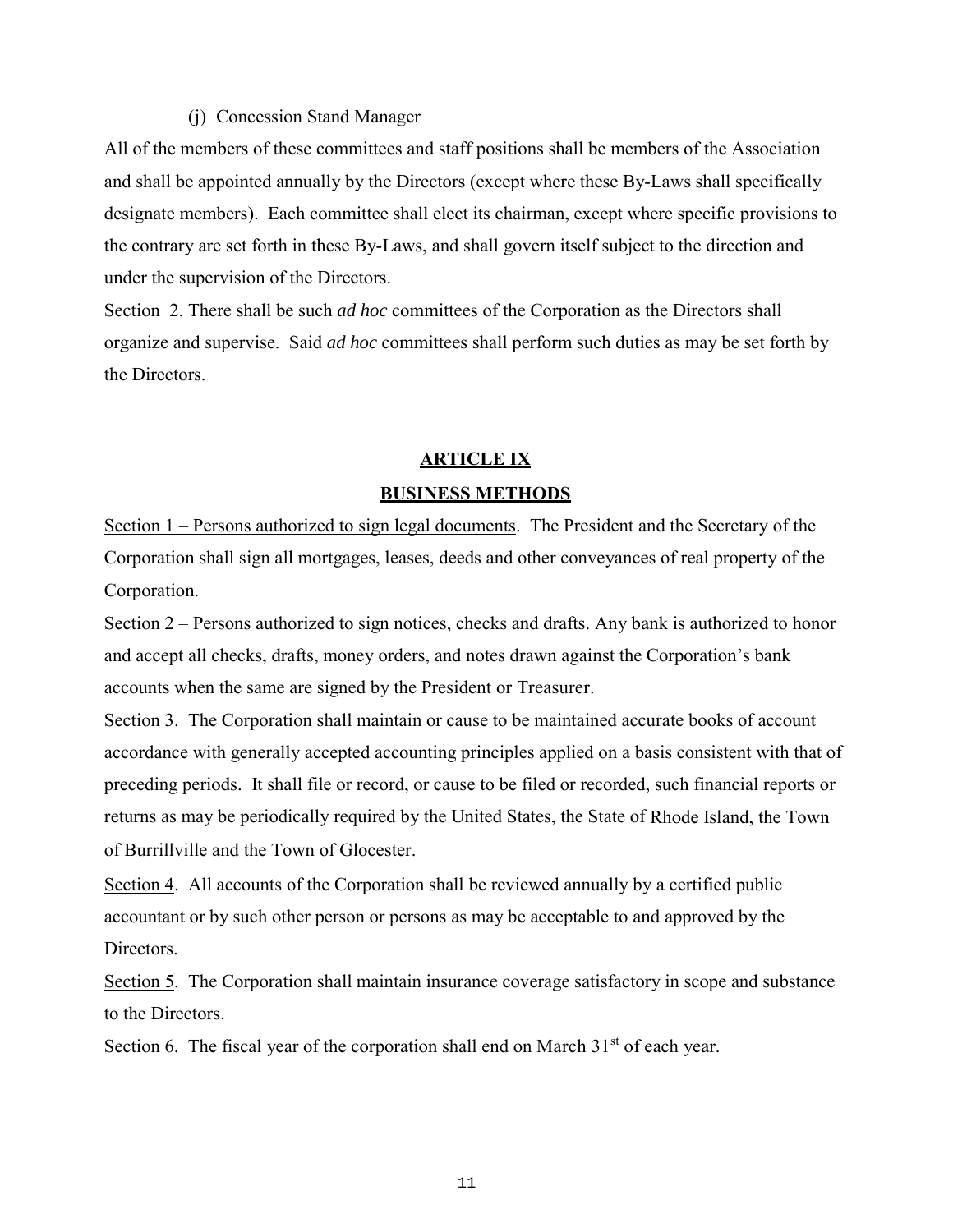# **ARTICLE X INDEMNIFICATION**

Section 1. Definitions. As used herein, the following terms shall have the following respective meanings:

"Covered Act" means any act or omission of an Indemnified Person in the Indemnified Person's official capacity with the Corporation and while serving as such or while serving at the request of the Corporation as a member of the governing body, officer, employee or agent of another entity.

"Director" means any member of the Board of Directors of the Corporation. "Excluded Claim" has the meaning set forth in Section 4, hereof.

"Expenses" means any reasonable expenses incurred by the Indemnified Person in connection with the defense of any claim made against the Indemnified Person for Covered Acts including, without being limited to, legal, accounting or investigative fees and expenses of bonds necessary to pursue an appeal of an adverse judgment.

"Indemnified Person" means any director or officer of the Corporation.

"Loss" means any amount which the Indemnified Person is legally obligated to pay as a result of any claim made against the Indemnified Person for Covered Acts including, without being limited to, judgments for, and awards of, damages, amounts paid in settlement of any claim, any fine or penalty or, with respect to an employee benefit plan, any excise tax or penalty.

"Proceeding" means any threatened, pending or completed action, suit or proceeding, whether civil, criminal, administrative or investigative.

Section 2. Indemnification. Subject to the exclusions hereinafter set forth, by adoption of this By-Law provision, the Corporation agrees that it will indemnify the Indemnified Person against and hold the Indemnified Person harmless from any Loss or Expenses.

Section 3. Advance Payment of Expenses. By the adoption of this By-Law provision, the Corporation agrees that it will pay the Expenses of the Indemnified Person in advance of the final disposition of any Proceeding except to the extent that the defense of a claim against the Indemnified Person is undertaken pursuant to any Directors' and officers' liability insurance maintained by the Corporation. The advance payment of Expenses will be subject to the Indemnified Person's first agreeing in writing with the Corporation to repay the sums paid by it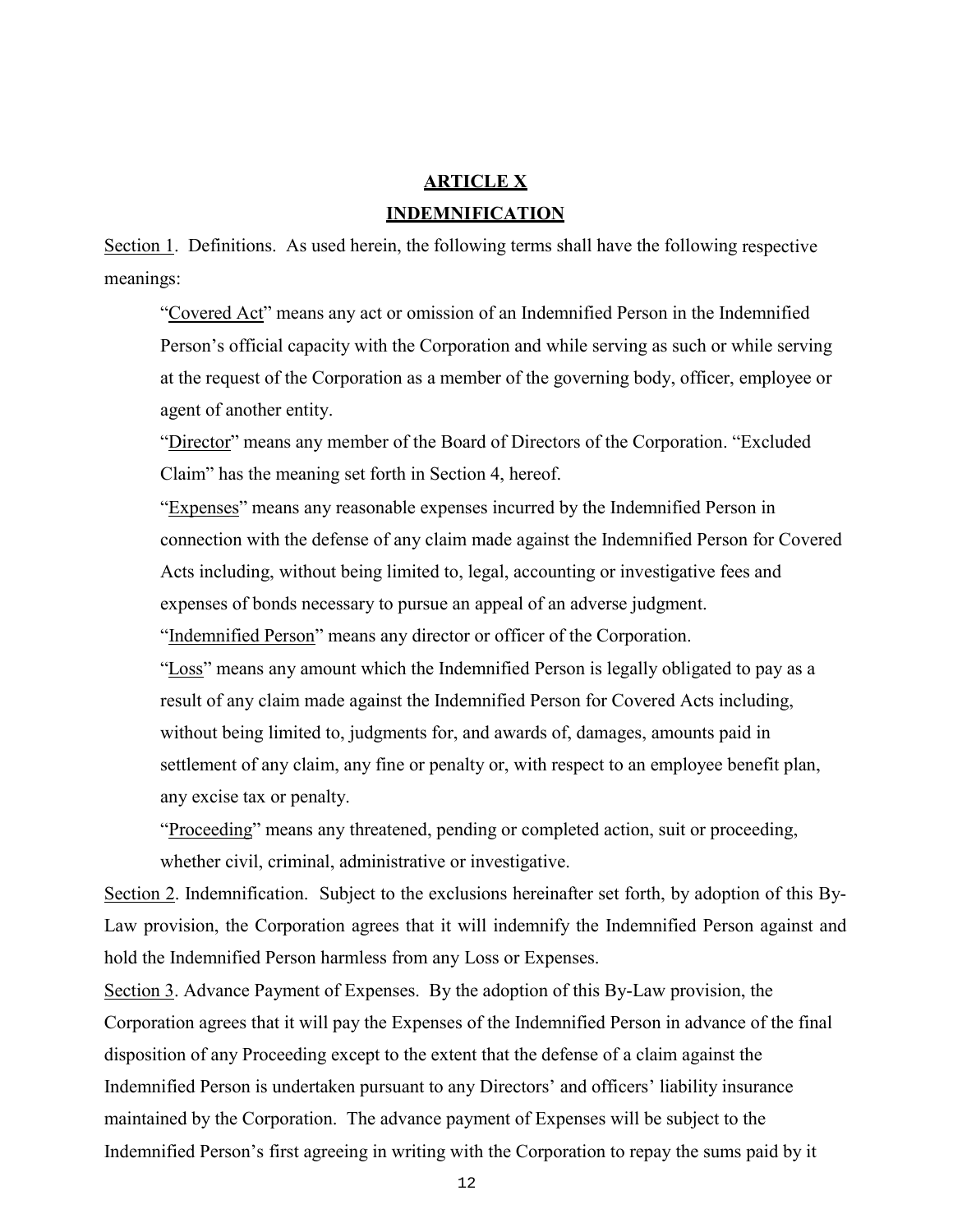hereunder if it is thereafter determined that the Proceeding involved an Excluded Claim or that the Indemnified Person was otherwise not entitled to indemnity under this Article. Section 4. Exclusions. The Corporation will not be liable to pay any Loss or Expenses (an "Excluded Claim"):

(a) For which payment is actually made to or on behalf of the Indemnified Person under such Directors' and officers' liability insurance policy as may be maintained by the Corporation (except for any excess beyond the amount covered by such insurance); (b) For which the Indemnified Person is otherwise indemnified or reimbursed; (c) With respect to a proceeding in which a final judgment or other final adjudication determines that the Indemnified Person is liable to the Corporation for: (i) a breach of the Indemnified Person's duty of loyalty to the Corporation; (ii) acts or omissions not in good faith or which involve intentional misconduct or knowing violation of law; or (iii) any transaction (other than a transaction approved in accordance with Section 7-6-26.1 of the Rhode Island Nonprofit Corporation Act) from which the Indemnified Person derived an improper personal benefit;

(d) If a final judgment or other final adjudication determines that such payment is unlawful. Section 5 - Notice to Corporation. Promptly after receipt by the Indemnified Person of notice of the commencement of or the threat of commencement of any Proceeding, the Indemnified Person will, if indemnification with respect thereto may be sought from the Corporation under these Articles, notify the Corporation of the commencement thereof. If, at the time of the receipt of such notice, the Corporation has any Directors' and officers' liability insurance in effect, the Corporation will give prompt notice of the commencement of such Proceeding to the insurer in accordance with the procedures set forth in the policy or policies in favor of the Indemnified Person. The Corporation will thereafter take all necessary or desirable action to cause such insurer to pay, on behalf of the Indemnified Person, all Loss and Expenses payable as a result of such Proceeding in accordance with the terms of such policies.

Section 6 - Indemnification Procedures.

Payments on account of the Corporation's indemnity against Loss will be subject to the Corporation's first determining that the Loss results from a claim which is not an Excluded Claim. Such a determination will be made:

(i) By the Directors by a majority vote of a quorum consisting of Directors not at the time parties to the Proceeding; or

(ii) If a quorum cannot be obtained for purposes of clause (i) of this section, then by a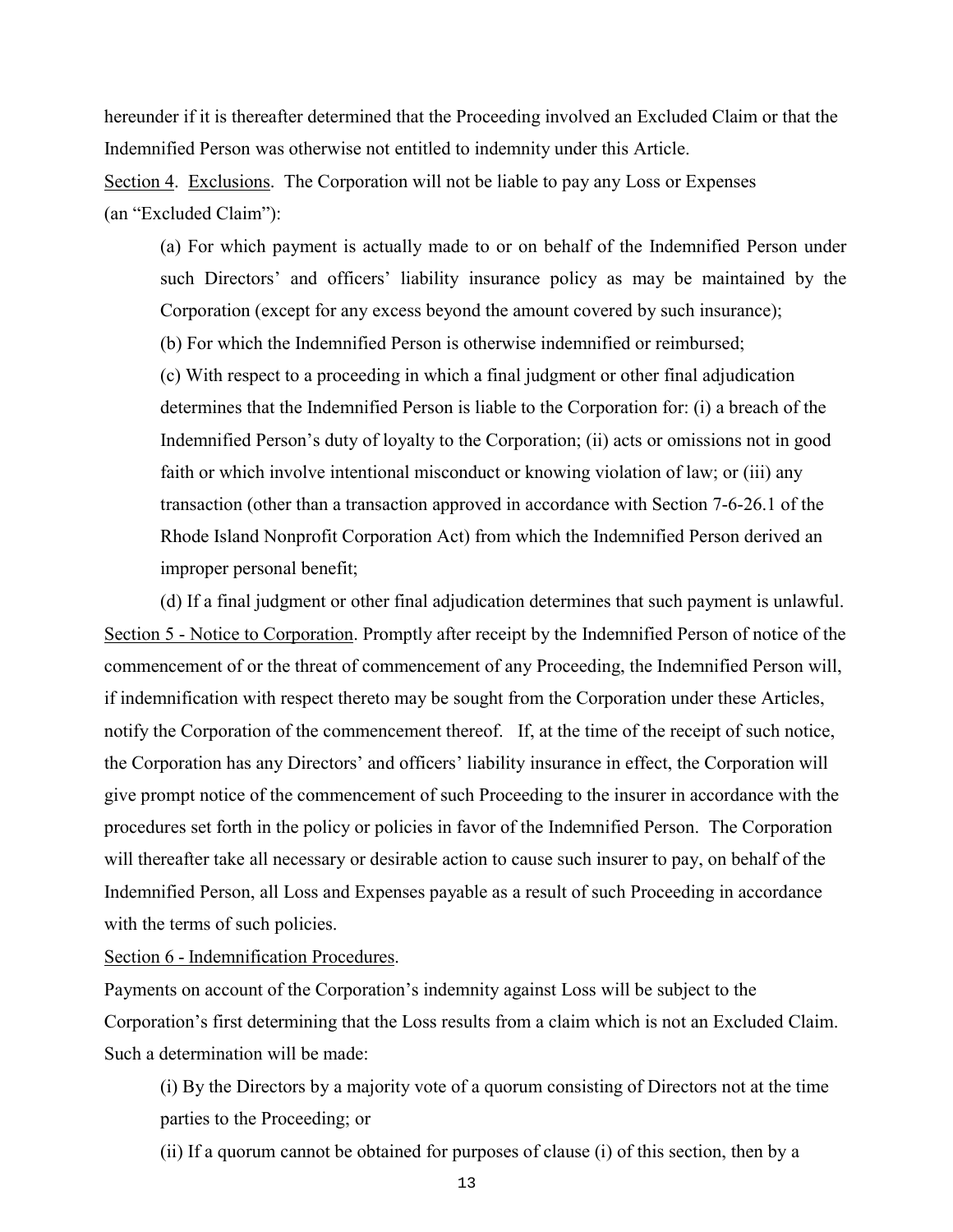majority vote of a committee of the Directors duly designated to act in the matter by a majority vote of the full Directors (in which designation Directors who are parties to the Proceeding may participate) consisting solely of two or more Directors not at the time parties to the Proceeding; or

(iii) By independent legal counsel designated: (A) by the Directors in the manner described in clause (i) of this subparagraph (a), or by a committee of the Directors established in the manner described in clause (ii) of this subparagraph (a), or (B) if the requisite quorum of the full Directors cannot be obtained therefore and a committee cannot be so established, by a majority vote of the full Directors (in which designation Directors who are parties to the Proceeding may participate). The determination required by this subparagraph (a) will be made within 60 days of the Indemnified Person's written request for payment of a Loss, and if it is determined that the Loss is not an Excluded Claim payment will be made forthwith thereafter.

Payment of an Indemnified Person's Expenses in advance of the final disposition of any Proceeding will be made within twenty (20) days of the Indemnified Person's written request therefore. From time to time prior to the payment of Expenses the Corporation may, but is not required to, determine (in accordance with subparagraph (a), above) whether the Expenses claimed may reasonably be expected, upon final disposition of the Proceeding, to constitute an Excluded Claim. If such a determination is pending, payment of the Indemnified Person's Expenses may be delayed up to sixty (60) days after the Indemnified Person's written request therefore, and if it is determined that the Expenses are not an Excluded Claim, payment will be made forthwith thereafter.

Section 7 - Settlement. The Corporation will have no obligation to indemnify the Indemnified Person under these Articles for any amounts paid in settlement of any Proceeding effected without the Corporation's prior written consent. The Corporation will not unreasonably withhold or delay its consent to a settlement subject to the requirement that a determination thereafter will be made as to whether the Proceeding involved an Excluded Claim or not.

Section 8 - Rights Not Exclusive. The rights provided hereunder will not be deemed exclusive of any other rights to which the Indemnified Person may be entitled under the Act, any By-Law, agreement, vote of members or of disinterested Directors or otherwise, both as to action in the Indemnified Person's official capacity and as to action in any other capacity while holding such office, and shall continue after the Indemnified Person ceases to serve the Corporation in an official capacity.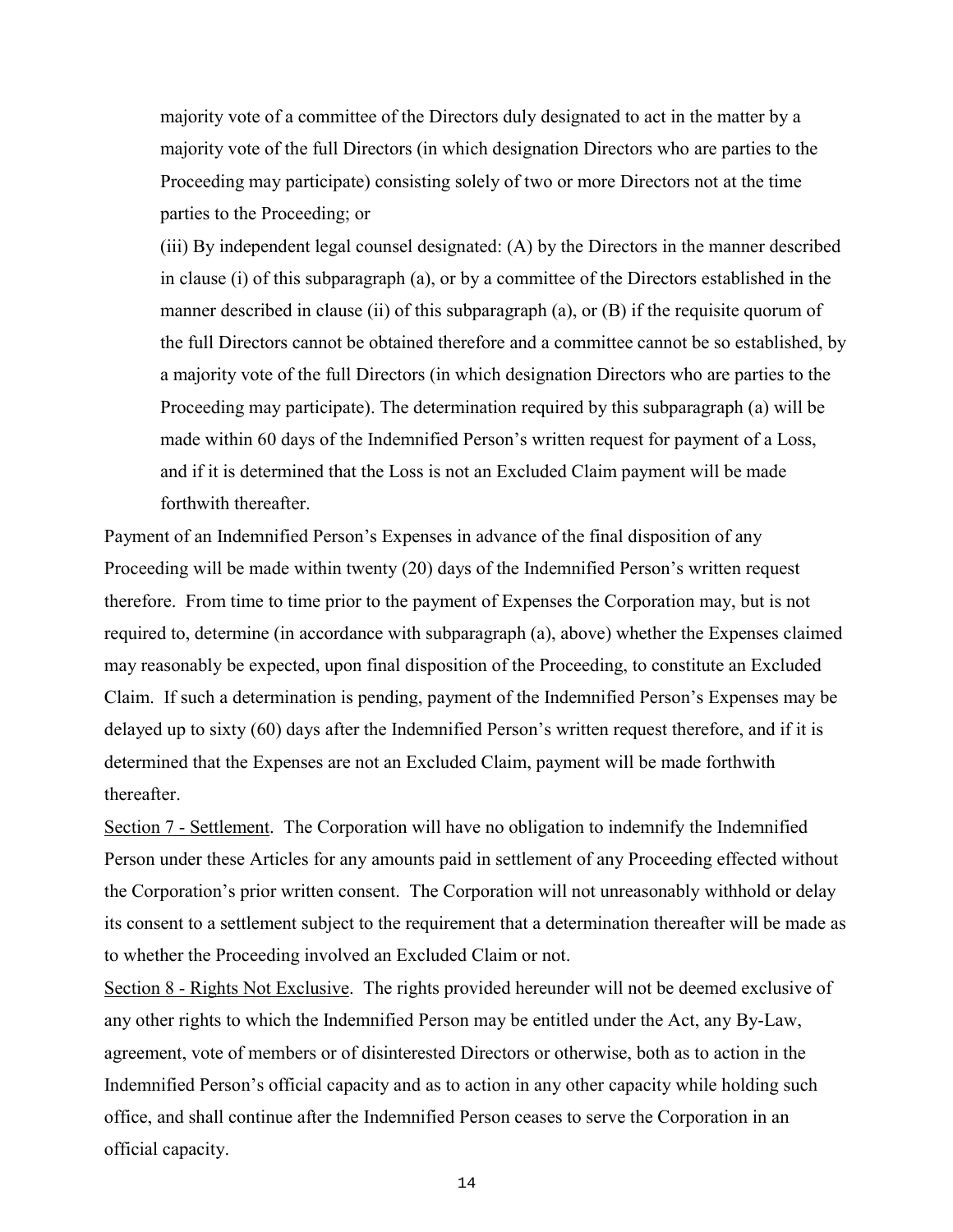Section 9 - Enforcement. The Indemnified Person's right to indemnification hereunder will be enforceable by the Indemnified Person in any court of competent jurisdiction and will be enforceable notwithstanding that an adverse determination has been made as provided in Section 6 hereof.

 In the event that any action is instituted by the Indemnified Person under these Articles to enforce or interpret any of the terms of these Articles, the Indemnified Person will be entitled to be paid all court costs and expenses, including reasonable attorneys' fees, incurred by the Indemnified Person with respect to such action, unless the court determines that each of the material assertions made by the Indemnified Person as a basis for such action was not made in good faith or was frivolous.

Section 10 - Severability. If any provision of this Article is determined by a court to require the Corporation to perform or to fail to perform an act which is in violation of applicable law, this Article shall be limited or modified in its application to the minimum extent necessary to avoid a violation of law, and, as so limited or modified, this Article shall be enforceable in accordance with its terms.

Section 11 - Successor and Assigns. This Article will be:

 (a) Binding upon all successors and assigns of the Corporation (including any transferee of all or substantially all of its assets) and;

 (b) Binding on and inure to the benefit of the heirs, executors, administrators, and other personal representatives of the Indemnified Person. If the Corporation sells or otherwise transfers all or substantially all of its assets to a third party, the Corporation will, as a condition of such sale or other transfer, require such third party to assume and perform the obligations of the Corporation under this Article.

Section 12 - Amendment. No amendment of this Article will be effective as to an Indemnified Person without his or her written consent.

## **ARTICLE XI GENERAL**

Section 1. Whenever the context so requires, reference herein to the masculine gender shall include the feminine gender and vice versa, or in either case, the neuter; and the singular shall include the plural and vice versa.